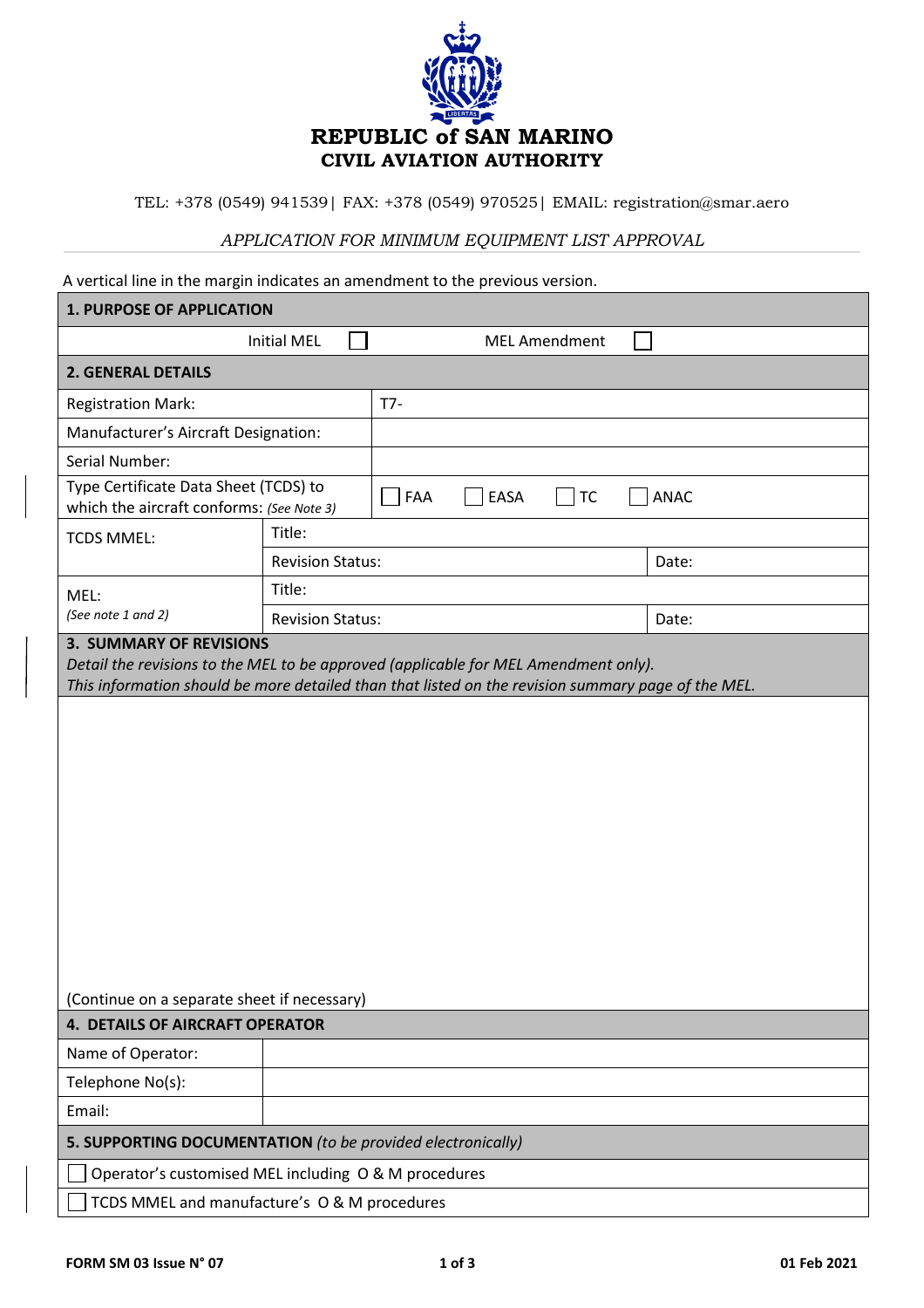## **6. APPLICANT DECLARATION**

| The CAA SMR CAP 03 has been reviewed during the preparation of the MEL for submission and complies with it       |
|------------------------------------------------------------------------------------------------------------------|
| where applicable. This MEL complies with the applicable CAR OPS requirements and is no less restrictive than the |
| applicable MMEL.                                                                                                 |

Every item in the MEL has been checked against the MMEL and "O" and "M" procedures have been developed where appropriate.

The MMEL will be reviewed whenever it is amended, and the MEL amended whenever an applicable change to the MMEL introduces more restrictive conditions.

| Date:              | Position:               |  |
|--------------------|-------------------------|--|
| Name of Applicant: | Signature of Applicant: |  |

*Note: Refer also to Guidance Notes overleaf.*